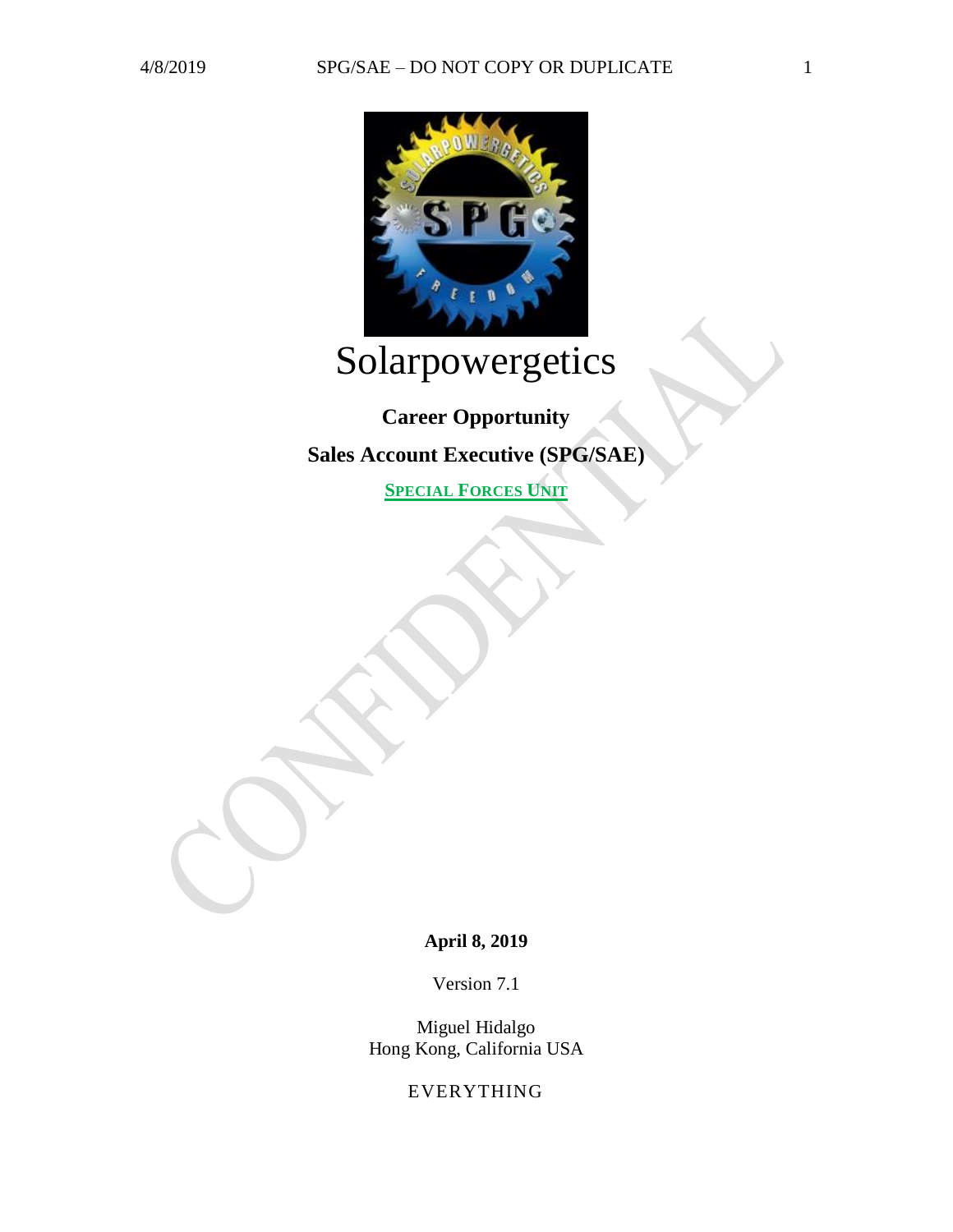## **Contents**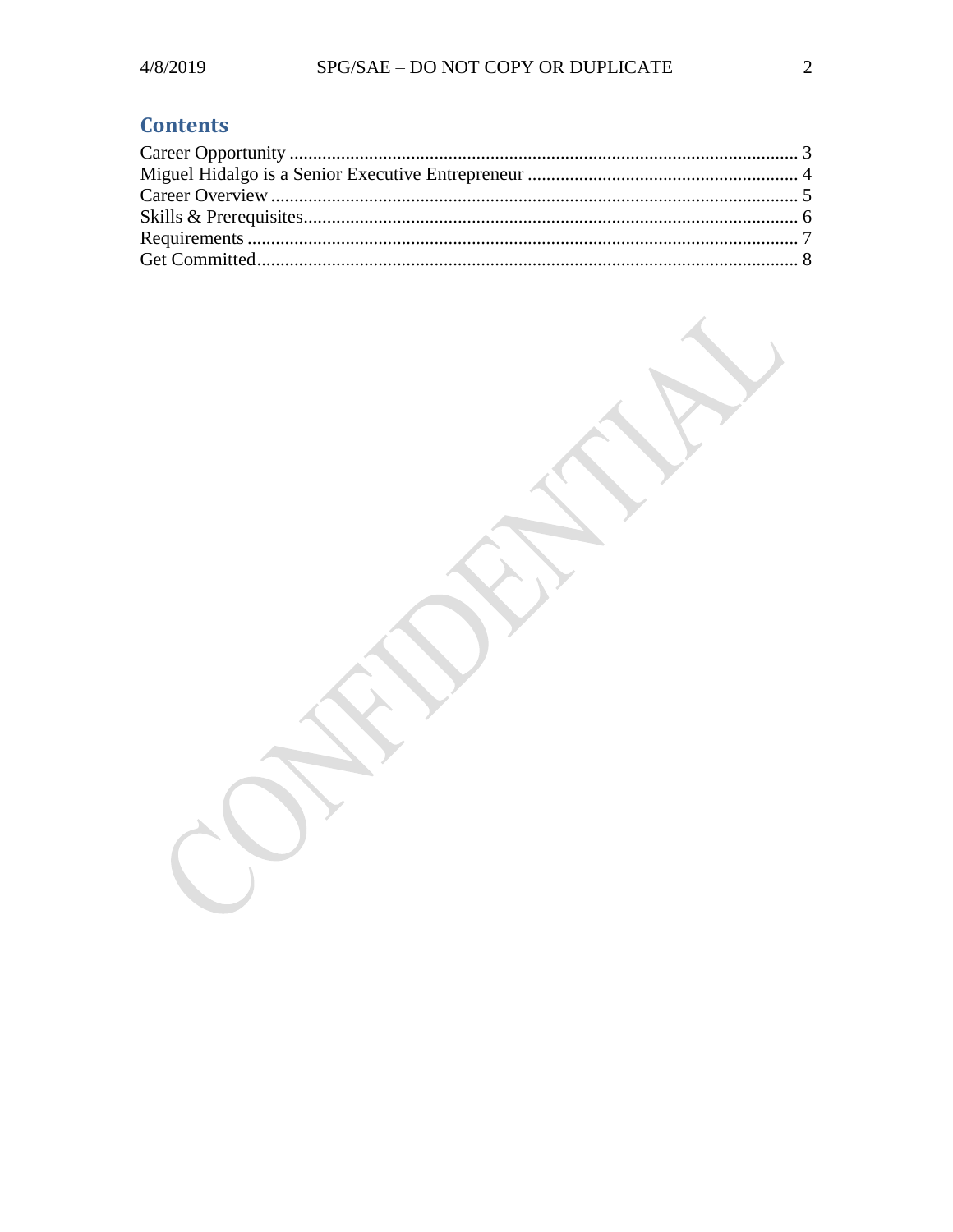# <span id="page-2-0"></span>**Career Opportunity**

| Posted:                     | <b>April 8, 2019</b>                                                                                                                                                                                                                |
|-----------------------------|-------------------------------------------------------------------------------------------------------------------------------------------------------------------------------------------------------------------------------------|
| <b>Position:</b>            | <b>Sales Account Executive (SPG/SAE)</b>                                                                                                                                                                                            |
|                             | <b>Solarpowergetics</b>                                                                                                                                                                                                             |
| Location:                   |                                                                                                                                                                                                                                     |
|                             | <b>Hong Kong</b><br>$\circ$                                                                                                                                                                                                         |
|                             | La Jolla, USA<br>O                                                                                                                                                                                                                  |
|                             | <b>Paris, FRANCE</b><br>$\circ$                                                                                                                                                                                                     |
|                             | <b>Prague, CZECH REPUBLIC</b><br>$\circ$<br><b>Dubai, UNITED ARAB EMIRATES</b>                                                                                                                                                      |
|                             | O<br><b>Melbourne, AUSTRALIA</b>                                                                                                                                                                                                    |
|                             | $\circ$<br>Rio de Janeiro, BRAZIL<br>$\circ$                                                                                                                                                                                        |
|                             |                                                                                                                                                                                                                                     |
| Job Status:                 | <b>Report to Regional Sales Executive Manager.</b>                                                                                                                                                                                  |
|                             | Begin on a Part-Time basis during probation.                                                                                                                                                                                        |
| Categories:                 | <b>Sales &amp; Marketing. Business &amp; Vocational Specialty</b>                                                                                                                                                                   |
|                             | <b>Account Development.</b>                                                                                                                                                                                                         |
| Compensation:               | <b>Commission + expense account during probation. After</b>                                                                                                                                                                         |
|                             | probation, salary based on performance. Comprehensive<br>benefits package. Generous commission and incentive<br>program. Begin as an independent contractor on a part-                                                              |
|                             | time basis during probation.                                                                                                                                                                                                        |
| <b>Education Required:</b>  | 2-year College degree with a vocational specialty such as                                                                                                                                                                           |
|                             | solar contractor, solar electrical engineer, solar thermal,<br>solar wind, geothermal or solar aerospace related to this<br>career opportunity.                                                                                     |
| <b>Experience Required:</b> | 2-year practical experience at a startup or at your own                                                                                                                                                                             |
|                             | startup preferred. 2-year practical training and experience<br>in sales at an aggressive growth company. Verifiable<br>sales reports required. Two verifiable references from<br>subordinates to certify your accomplishments. R&D. |
| Skills Required:            | Leadership and strong management skills. Natural ability                                                                                                                                                                            |
|                             | to create excitement and persuade people to participate                                                                                                                                                                             |
|                             | at events. First one in, last one out. Coordinate with other                                                                                                                                                                        |
|                             | divisions especially marketing. Exceptional presentation                                                                                                                                                                            |
|                             | and communication skills. Global B2B sales. Cold calling.<br><b>Trench Warfare in Sales. Dress for success. Complete a</b>                                                                                                          |
|                             | rigorous training program which includes physical                                                                                                                                                                                   |
|                             | teambuilding exercises. Fluent in English, written and                                                                                                                                                                              |
|                             | oral.                                                                                                                                                                                                                               |
| Time & Travel Requirement:  | 24/7 Travel 75%. Passport required. No travel restrictions                                                                                                                                                                          |
|                             | or limitations. Remote office is an option.                                                                                                                                                                                         |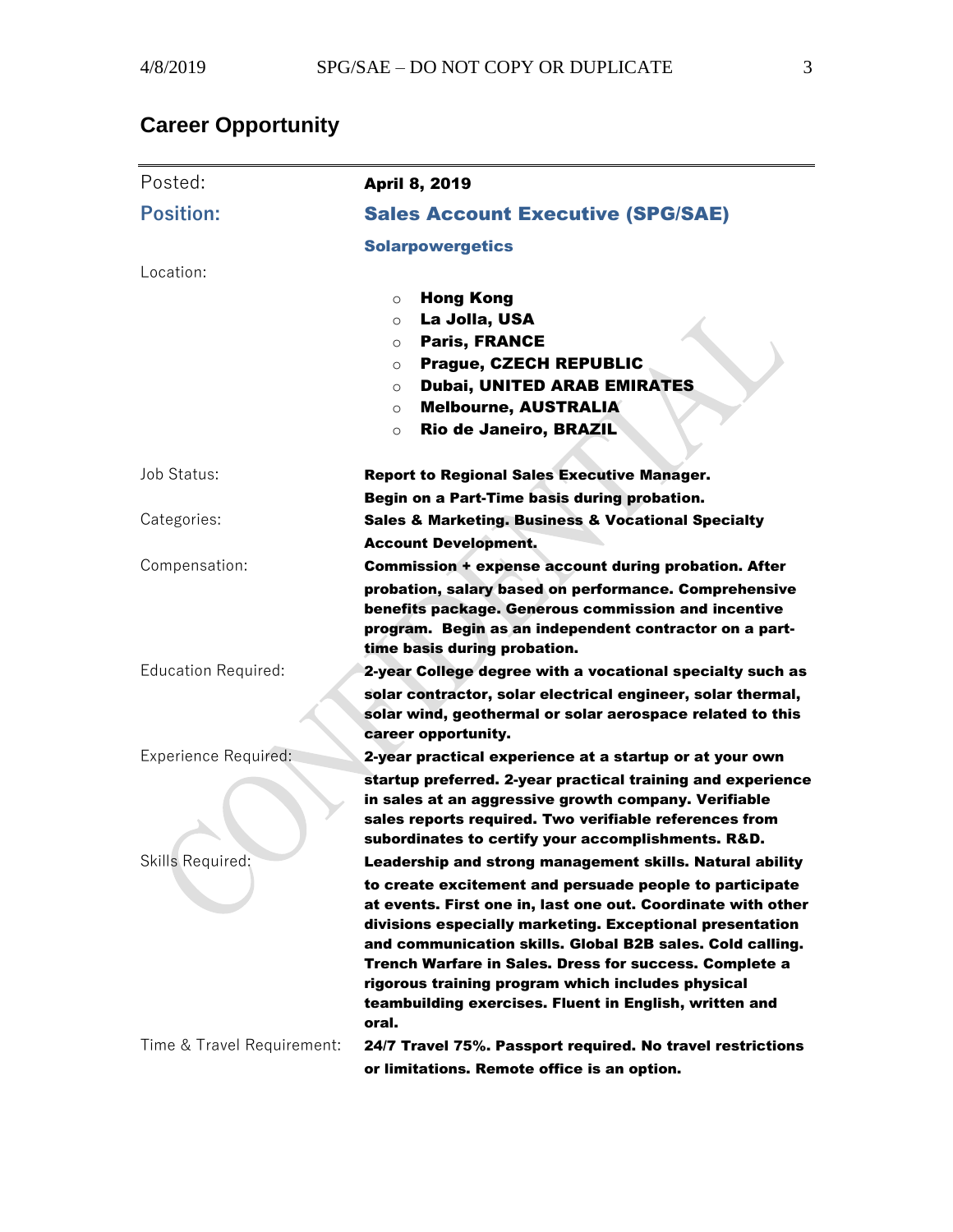#### <span id="page-3-0"></span>**Miguel Hidalgo is a Senior Executive Entrepreneur**

As a serial entrepreneur, his creative innovations encompass the following industries:

- 1. Aerospace
- 2. Renewable Energy
- 3. Talent & Entertainment
- 4. Peak Performance
- 5. Entrepreneurship
- 6. eGames & eSports
- 7. Politics.

Please open a browser to access the Internet. Scroll up and down to review our companies and blogs a[t https://miguel-hidalgo.net/.](https://miguel-hidalgo.net/)

Every member in our growing organization has an intense desire to change the world. We are possessed with a passion to save the planet from Martian invasion. Apply today.

We want a hot-to-trot Sales Account Executive (SPG/SAE) to grow with us. Bring developed skills gained from "trench warfare" and "survival techniques" into a chaotic personal and professional environment. These types of skills are highly valued to support an entrepreneurial lifestyle.

We carefully evaluate the course of human evolutionary development and do our best to enhance peak performance for each member of our team. If you are a participant on a team or "running solo" to complete a huge project or tiny task, take charge. For example, if you leave the cave, kill something and drag it back to the cave, show us how it's done.

*Failure is not an Option. The only easy day was yesterday. HooYAH!*

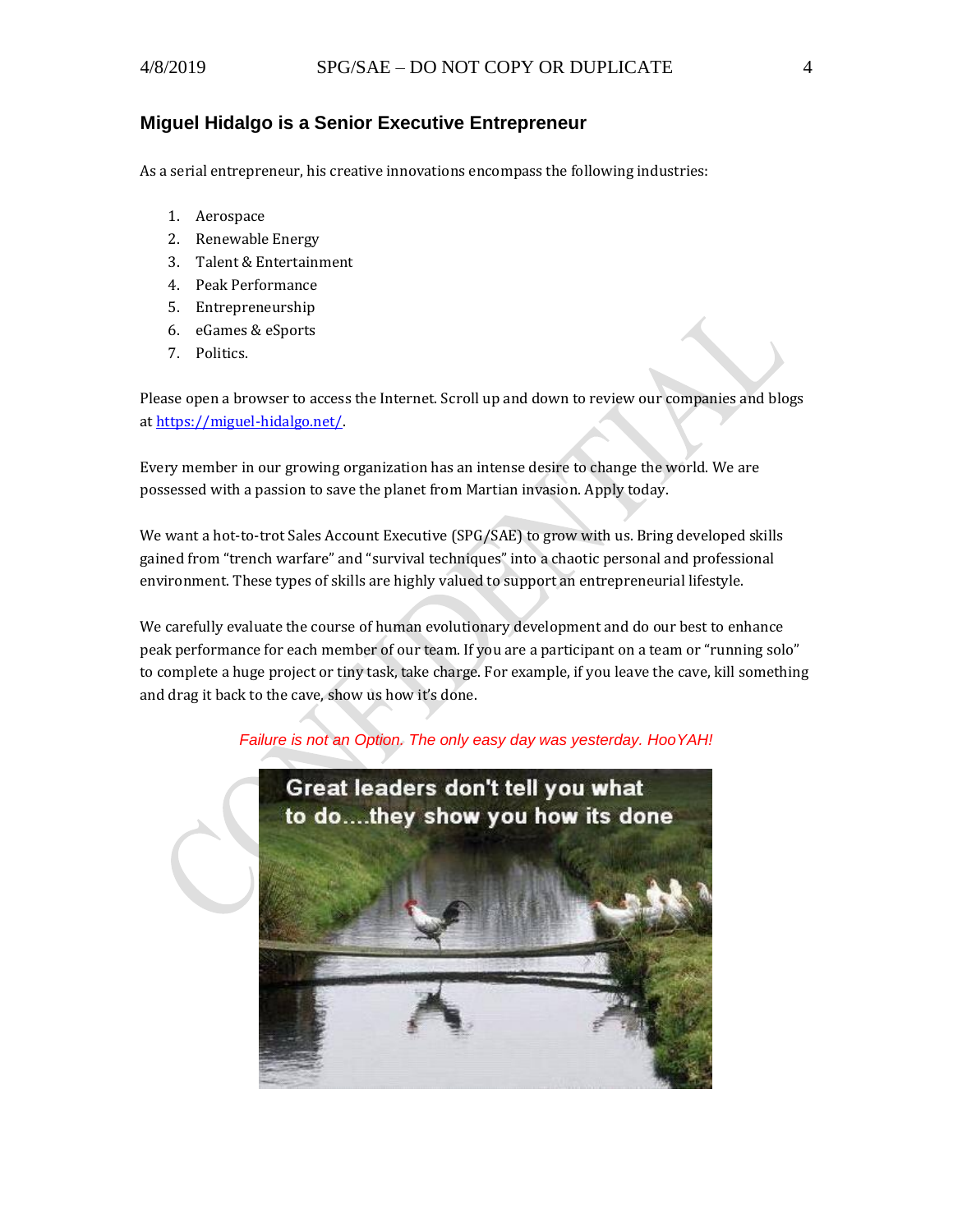### <span id="page-4-0"></span>**Career Overview**

The Sales Account Executive (SPG/SAE) should be capable of dealing with fluid situations. A strong emphasis is placed in sales, public relations, customer service and brand management. Your role includes putting out fires, filling the gaps and anticipating the needs of the business entity. Always apply practical common sense.

2-year College degree with a vocational specialty such as solar contractor, solar electrical engineer, solar thermal, solar wind, geothermal or solar aerospace related to this career opportunity.

As the Sales Account Executive (SPG/SAE), there are other specialists who will coordinate projects, assignments and tasks with you.

- o Regional Sales Executive Manager (SPG/RSEM)
- o Sales Executive (SPG/SE)
- o Sales Account Executive (SPG/SAE)
- o Sales Development Representative (SPG/SDR)
- o Rapid Deployment Squad (SPG/RDQ)

Be responsible for orchestrating efficiency (performance) and effectiveness (results) on many levels.

A series of interviews will be held over the course of 180 days, or less, in your region. Transportation and lodging expenses are not provided.

- OFFICE ADMINISTRATION
- PROMOTE THE BRAND
- CREATE OPPORTUNITIES
- LOGISTICS
- RECRUITMENT & TRAINING
- PROMOTE TEAMWORK
- ADDITIONAL RESPONSIBILITIES & DUTIES

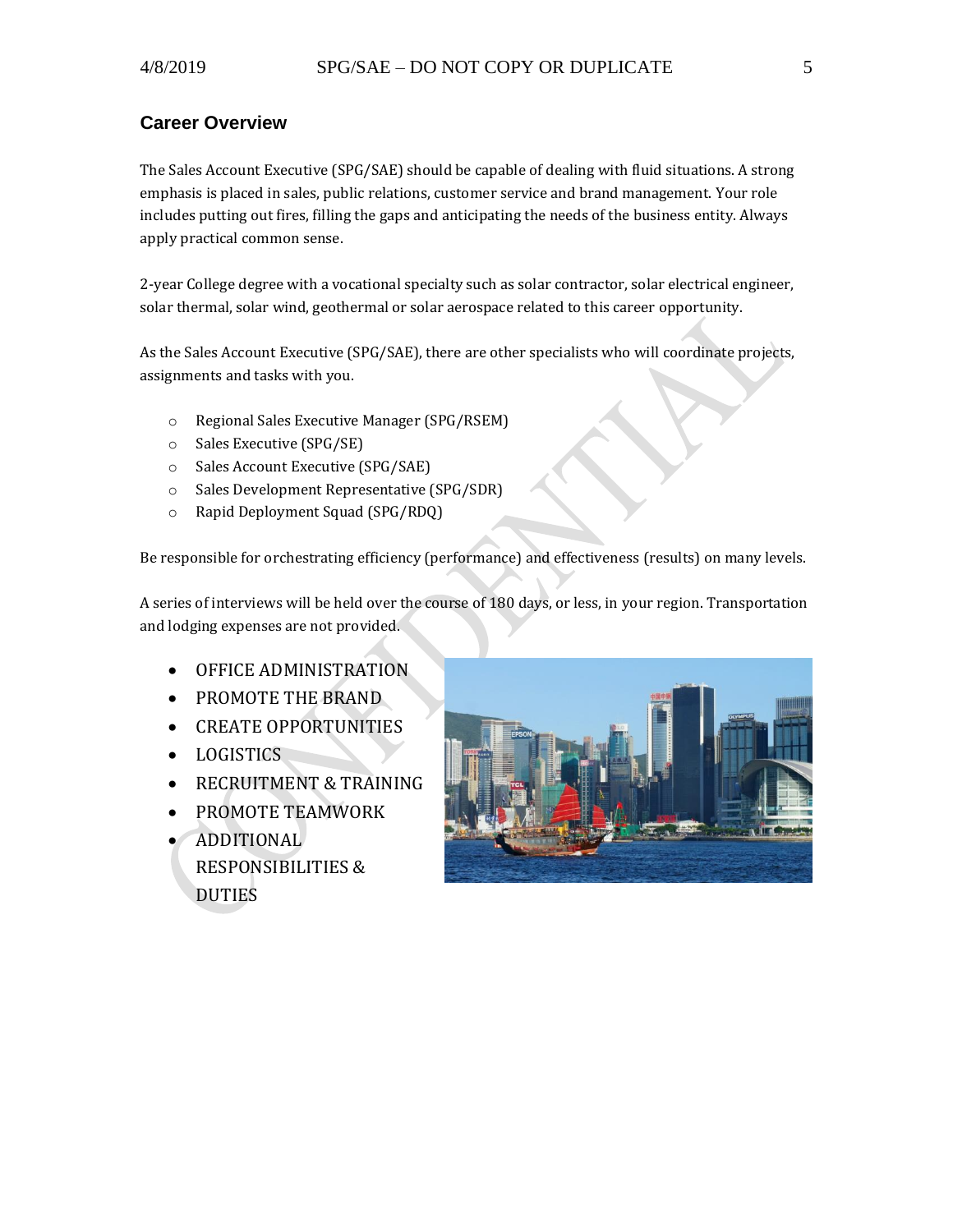## <span id="page-5-0"></span>**Skills & Prerequisites**

- A dedicated and quiet home office for conducting business activities which includes an appropriate setting to conduct video conferences.
- Desktop computer, Microsoft Office 365, color printer with fax and scanning capabilities.
- Familiarity with Google chrome browser and Gmail.
- A laptop computer featuring a webcam with access to the Internet.
- A smart phone featuring a camera and Skype with access to the Internet.
- Reliable transportation. Valid drivers' license in good standing.
- Appropriate wardrobe to match various types of assignments.
- Command of the English language, written and oral.
- International business experience is helpful.
- Passport with no travel restrictions or limitations.

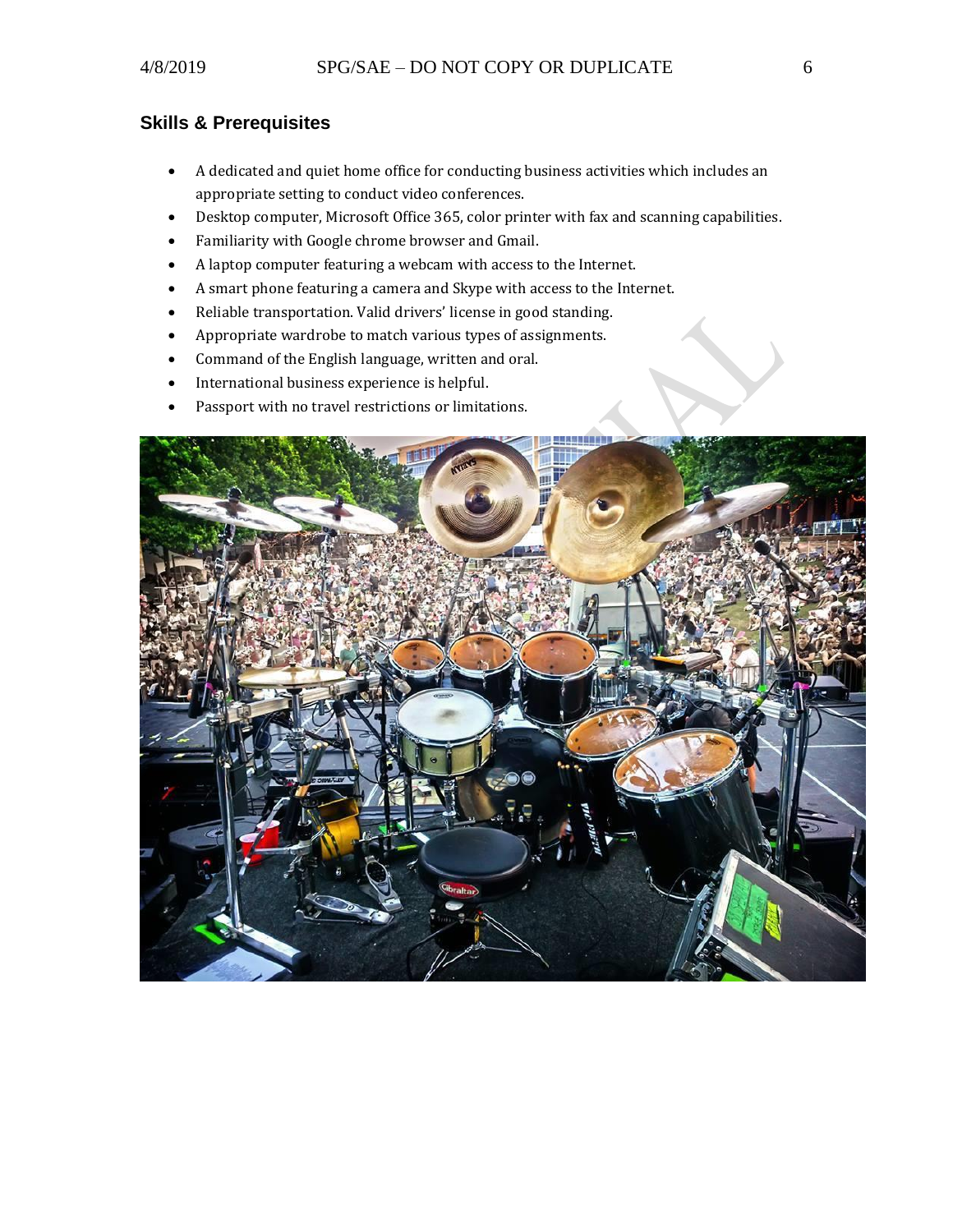#### <span id="page-6-0"></span>**Requirements**

In addition to our Career Opportunity, Career Overview, and Skills and Prerequisites, 2-year practical experience at a startup or at your own startup is preferred. Exceptional skills in sales and customer service are mandatory. Your presentation must be polished for the interview, including a display of your R&D skills. Global B2B sales. Cold calling. Trench Warfare in Sales. Remote office is an option. Promotion and tradeshow skills are highly desirable. Knowledge of additional languages is helpful.

#### Part 1: Aim in the Right Direction at the Buyer

- Match and surpass sales goals and objectives.
- Guide stakeholders through various sales options.
- Persuade buyers and sellers to make quick buying decisions.
- Instill loyalty among the various stakeholders.

#### Part 2: Aim in the Right Direction to the Team

- Project management.
- Develop and execute various projects, assignments and tasks on a monthly basis.
- Promote corporate and marketing goals.
- Actively participate in public relations activities.
- Take the lead in meetings on a regular basis.
- Participate in training sessions.
- Additional duties and responsibilities that we have not thought of, yet.

#### Part 3: Living on a Prayer

- Classis rock is always encouraged.
- Doing activities like camping at Yosemite, riding Harley's, partying at Sturgis or Burning Man are righteous!
- Meditation, yoga, marathons, and other activities such as dancing are strongly encouraged!
- Adapt to ANY situation without breaking a sweat.

*Do Today What Others Won't Do Tomorrow What Others Can't* 



SolarPutz

Don't be a silly Putz!